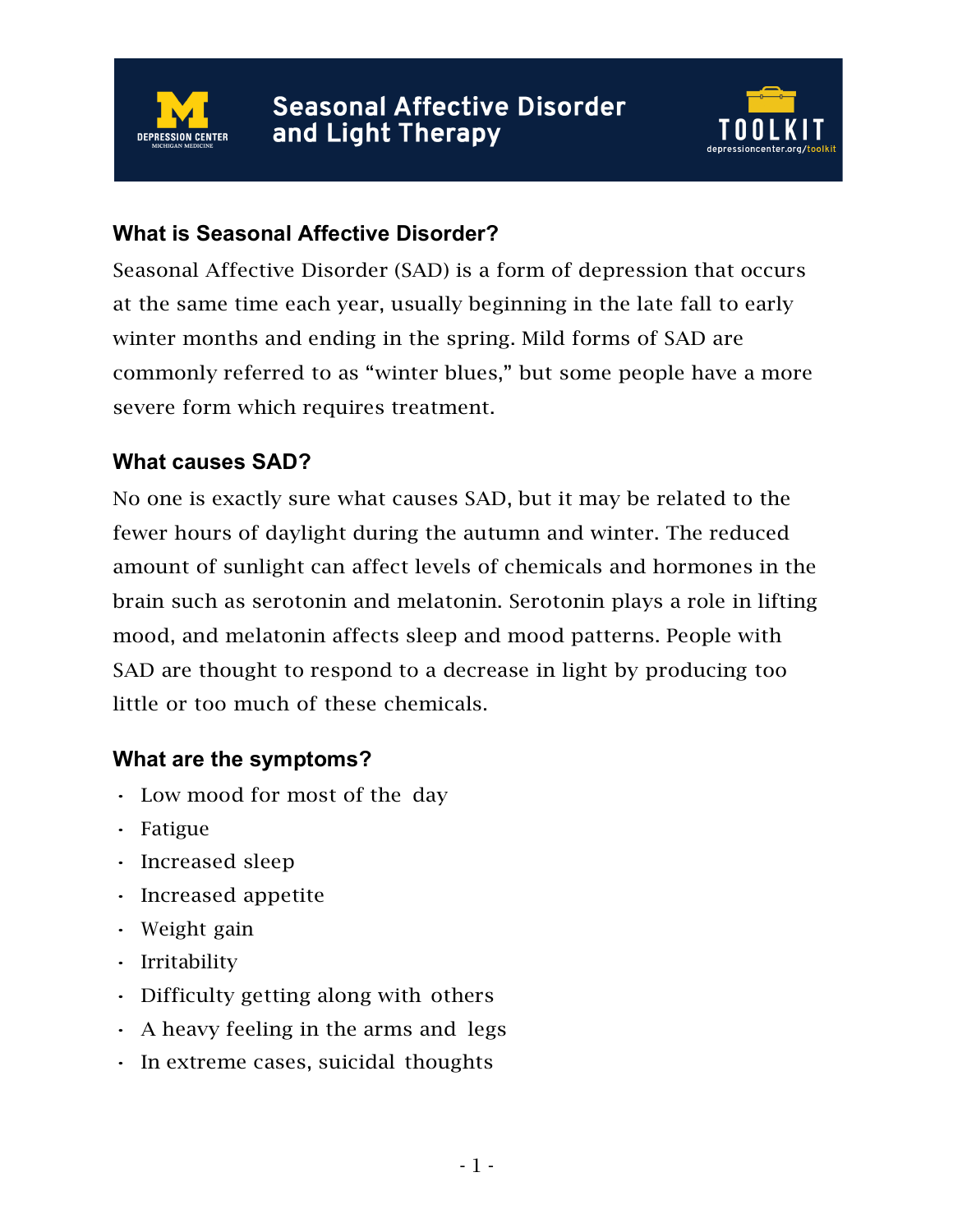### **What can be done to improve SAD symptoms?**

- Live and work in bright environments when possible
- Plan a daily outdoor activity
- Sit near windows when inside
- Exercise daily
- Eat a well-balanced diet
- Practice relaxation and stress management
- Follow a consistent sleep routine
- Seek professional counseling
- Take antidepressant medication therapy when prescribed for depression
- Use a sunlight-simulating electronic device (light therapy)

# **What is light therapy?**

Research has shown that exposure to bright artificial light can improve symptoms in two out of three cases of SAD. A 10,000-lux light box is used for light therapy ("Lux" is a unit that measures illumination). This light is at least 10 times stronger than normal light bulbs, is very similar to natural daylight, and won't harm the eyes.

## **How is light therapy used?**

- For most people, light therapy is most effective if used in the morning, upon waking.
- Sit in front of the light box so that the light is on your face, but you don't need to look directly into the light. Most people do their light therapy while they read, eat, watch TV, or sit at the computer.
- Generally, therapy begins with daily sessions of 10 to 15 minutes, which are gradually increased to 30-to-45-minute sessions.
- It is recommended that people begin light therapy in the early fall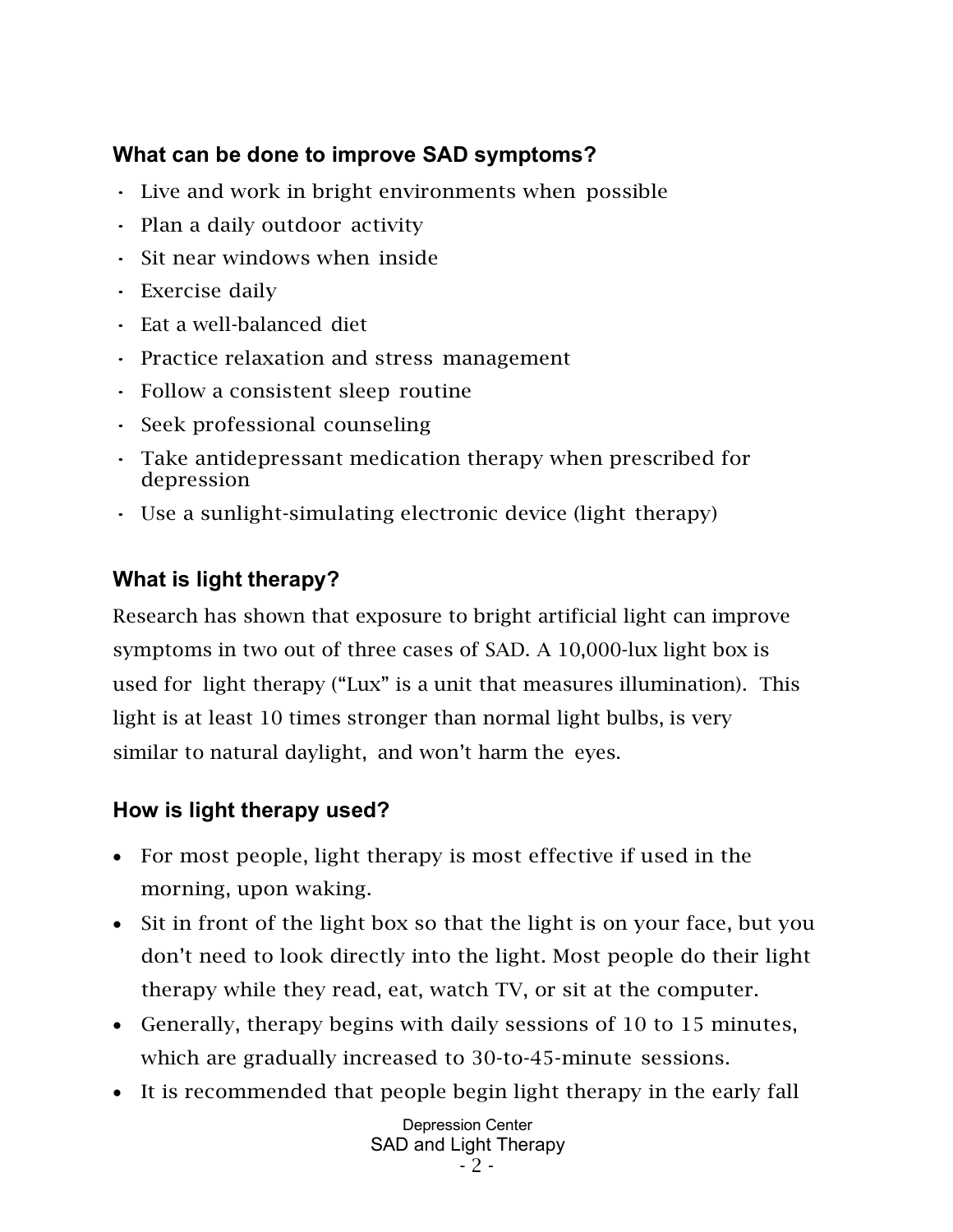and continue the therapy until spring, when outdoor light alone is sufficient.

### **How soon does light therapy work?**

Most people notice improvement in 2 to 4 days. In some cases, symptoms may not improve for several weeks. If symptoms get worse or do not improve after 4 to 6 weeks, consider additional treatment options.

## **Are there any side effects or risks with light therapy?**

### Side effects are uncommon but may include:

- Headache
- Irritability
- Fatigue
- Difficulty sleeping (if used late in the day)
- Eye strain

# **Criteria for light boxes**

Depending on the product you buy, the cost of light boxes can range from \$150 to \$400. Keep in mind some insurance companies will help with the cost and you can also use your Health Flexible Spending Account towards this purchase.

*Never* use homemade light units, such as tanning lights or beds, for light therapy. The light given off by these units is high in UV rays and can harm your skin and eyes.

# Consider these factors when considering buying a light box:

• It should provide 10,000 lux. If the light has a lower lux, increase the